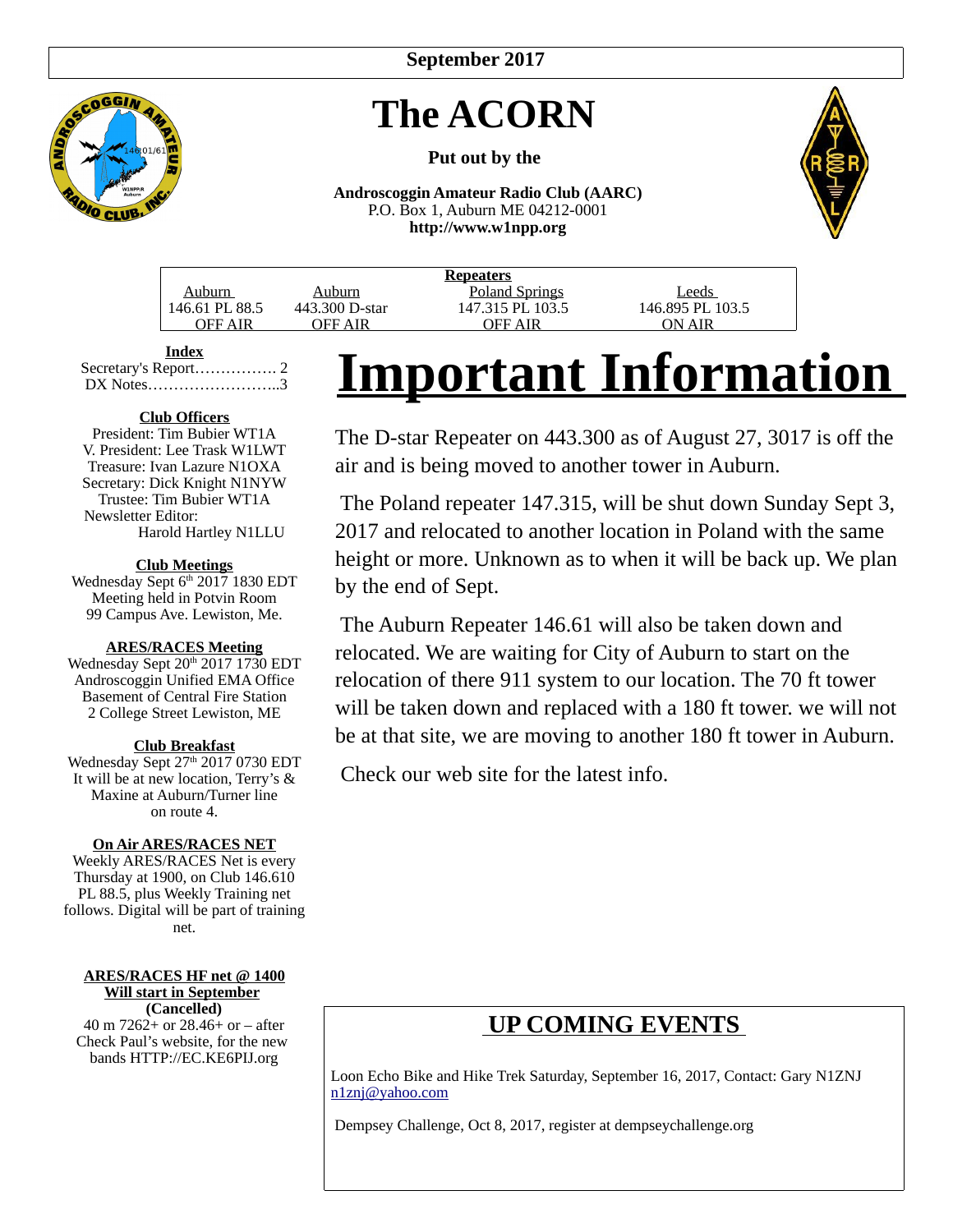#### **Secretary's Report** By Dick Knight N1NYW

 The Androscoggin Amateur Radio Club held a meeting Wednesday August 2nd 2017 at the Potvin Room at the St. Marys Medical Arts Building Lewiston Maine. In attendance: kb1ogs, wa1skp, kb1doi, kb1ypz, kc1aih, n1oxa, wt1a, n1nyw, wb1hfy, w1lwt, w1ltx, n1wfo, kc1rhm, kb1qhr, n1dot, ke6pij, kb1bdc.

 The meeting was called to order by President Tim Bubier wt1a at 7:01 p.m. Bob w1ltx made a motion to approve the Secretarys' report as printed in the ACORN. Seconded by Miriam kc1aih. Vote: approved.

 Ivan n1oxa read the Treasurers report, Miriam kc1aih made a motion to approve the report. Clint kb1ypz seconded the motion. Vote: approved.

 Tim took questions about plans to move the different repeaters, the common question is when will it happen, the answer is we don't know yet. There was discussion about the D-Star repeater moving. In order to keep it running until it gets to its new home Paul ke6pij volunteered to have the repeater and the portable tower on wheels moved to his house. Marion kc1aih made a motion to approve the temporary move that was seconded by Bob w1ltx. Vote: approved.

 I volunteered to post the latest information about the status of the repeater moves on the w1npp.org web site so that there will be an accurate source for information for the club members and users and less gossip. Keep checking the site.

 There was discussion about the breakfast meeting, Jerry k1wtx made a motion to move the meeting back to the Ramada that was seconded by several members. The vote: Approved. The breakfast meeting will be a the Ramada on August 30.

 Paul ke6pij presented the club with a check from Walmart for \$ 250 to cover expenses for Junes Field Day.

 Tim showed us a QSL card that came through the League from three years ago.

 Herb n1rgo is moving and still has an Gap antenna that is free for the taking. You have to go help him take it down.

 Events: Beach to Beacon 8/5. Milo hamfest 8/5 Windsor hamfest 8/19 Loon Echo in September Dempsey Challenge in **October** 

 Andy kb1doi reports that he has got the usual special events call N1D reserved for the Dempsey Challenge special events station.

 Rick n1wfo reports that his wife has lymphoma and has visited the Dempsey Center.

 In other news: Miriam kc1aih reports that she will be 74 years old next month.

 Jerry k1wtx made a motion to adjourn that was seconded by Miriam kc1aih. Vote: approved at 7:42 p.m.

 Richard Marshall kc1rhm won the \$15 50/50 jackpot.

Respectfully submitted,

Dick Knight Secretary

President's Notes

In light the events in Texas following landfall of Hurricane Harvey, we are reminded of the role that we as license amateurs can play in time of disaster. Hams have played a significant role during most natural disasters over recent years and this was no exception. As I listened to reports of how communications at public safety slowly failed – first landlines, then cell service and finally radio comms – it reminded me that we need to establish and maintain a good relationship with our public safety, sheltering and response agencies before something like that happens here.

In order to prepare, the State of Maine has been conducting a series of exercises based on a simulated ice storm followed by a space weather (coronal mass ejection) event that cripples communications around the Northeast. The next installment of this exercise will be on September 21<sup>st</sup> between about 12:30 PM and 9 PM during which we will try to include radio operators at the EOC (dinner provided) to attempt HF and other communications with the other 15 county EOCs. In the final part of this exercise, being held during the normal work day on October  $26<sup>th</sup>$ , we will again ask hams to participate. That time we will assign someone to each of the shelters in the county, along with other critical infrastructure, such as fire stations, as available personnel allows.

It's important to remember our primary commitment in this hobby to assist in times of need. We should take this time to reassess our capabilities and make adjustments as necessary, and as we can afford to do so. Maybe turn on that portable radio that you don't use every day and make sure it's still programmed correctly and that the battery doesn't die in 10 minutes. Check your go-kit and make sure you haven't stolen everything out of it for other projects. Or, if you don't even have one, make sure you make a kit with not only radio supplies but personal needs, such as medications and non-perishable snacks, because you may be assigned somewhere without relief for more than just a few hours. Just be ready, even if it means that you have what you need if you're ever forced to unexpectedly evacuate your own home, just as so many have had to do in Texas and Louisiana over the past few days. You'll be glad that you are.

73,

Tim, WT1A